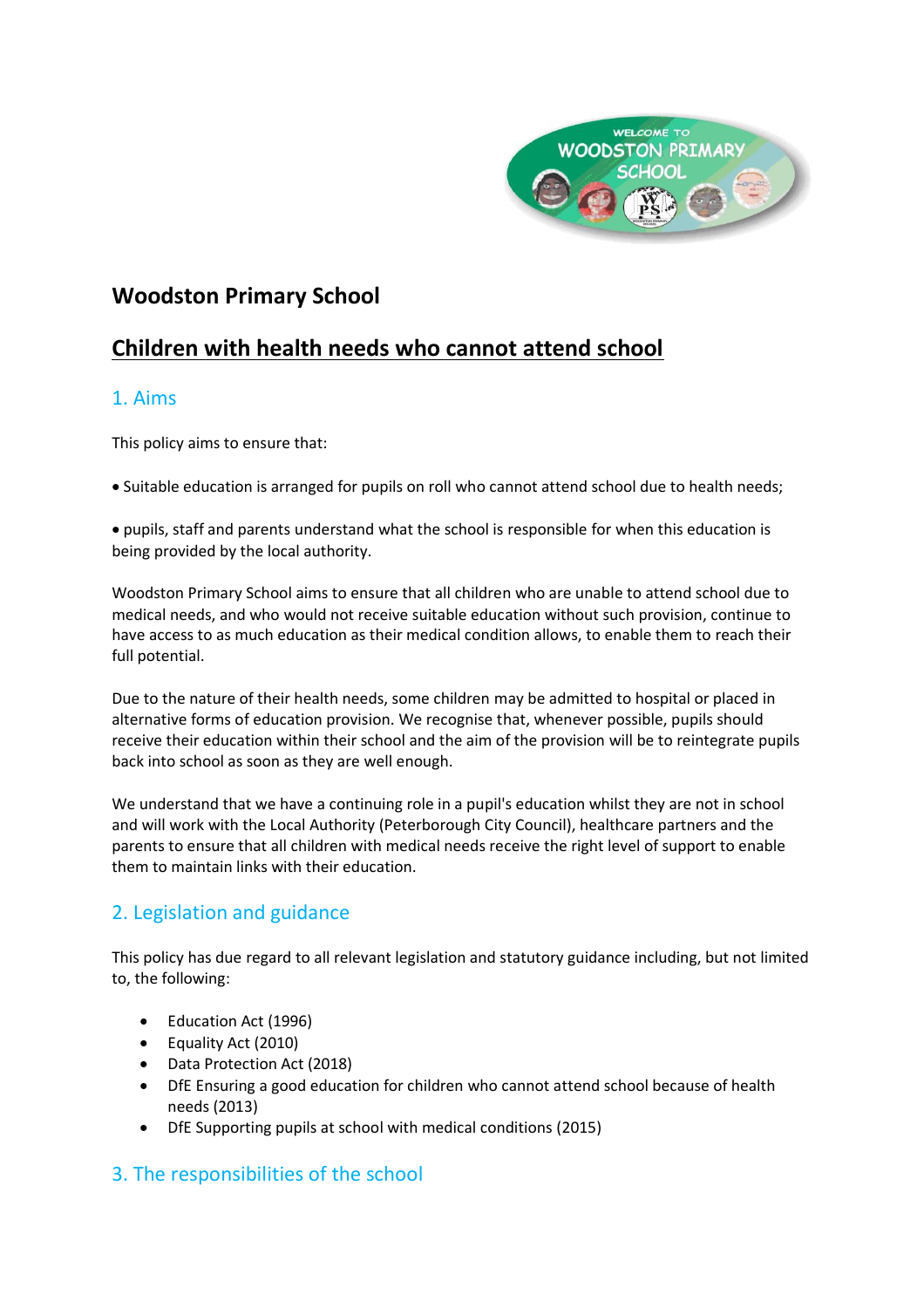#### 3.1 If the school makes arrangements

Initially, Woodston Primary School will attempt to make arrangements to deliver suitable education for children with health needs who cannot attend school.

The class teacher of the pupil will be responsible for preparing work and sharing this with Parents/Carers. The Phase Leader and SENCos, will be responsible for monitoring these arrangements and supporting the class teacher if required.

A meeting will be made with Parents/Carers to discuss arrangements for working from home or hospital. A plan will be drawn up detailing agreed actions from the discussion, the plan will be signed by school and Parents /Carers. The plan will then be carried out to deliver education to the child.

Arrangements could include sending work home, attending a hospital school or a Teaching Assistant may attend the home to deliver lessons.

The pupil will be slowly integrated back into school with either alternative arrangements to make it possible, such as alternative provision for break or lunch times or the pupil may come back into school on a reduced timetable until their health needs have been met. If a reduced timetable is agreed between school and parents, the relevant paperwork will be completed and submitted to the Attendance Team at Peterborough City Council.

#### 3.2 If the Local Authority (LA) makes arrangements

If the school can't make suitable arrangements, Peterborough City Council will become responsible for arranging suitable education for these children.

The LA should:

- Provide such education as soon as it is clear that a pupil will be away from school for 15 days or more, whether consecutive or cumulative. They should liaise with the appropriate medical professionals to ensure minimal delay in arranging appropriate provision for the pupil.
- Ensure the education pupils receive is of good quality, allows them to take appropriate qualifications, prevents them from falling behind their peers in school, and allows them to reintegrate successfully back into school as soon as possible.
- Address the needs of individual pupils in arranging provision.
- Have a named officer responsible for the education of children with additional health needs and ensure parents know who this is.
- Have a written, publicly accessible policy statement on their arrangements to comply with their legal duty towards children with additional health needs.
- Review the provision offered regularly to ensure that it continues to be appropriate for the child and that it is providing suitable education.
- Give clear policies on the provision of education for children and young people under and over compulsory school age.

The LA should not:

• Have processes or policies in place which prevent a child from getting the right type of provision and a good education.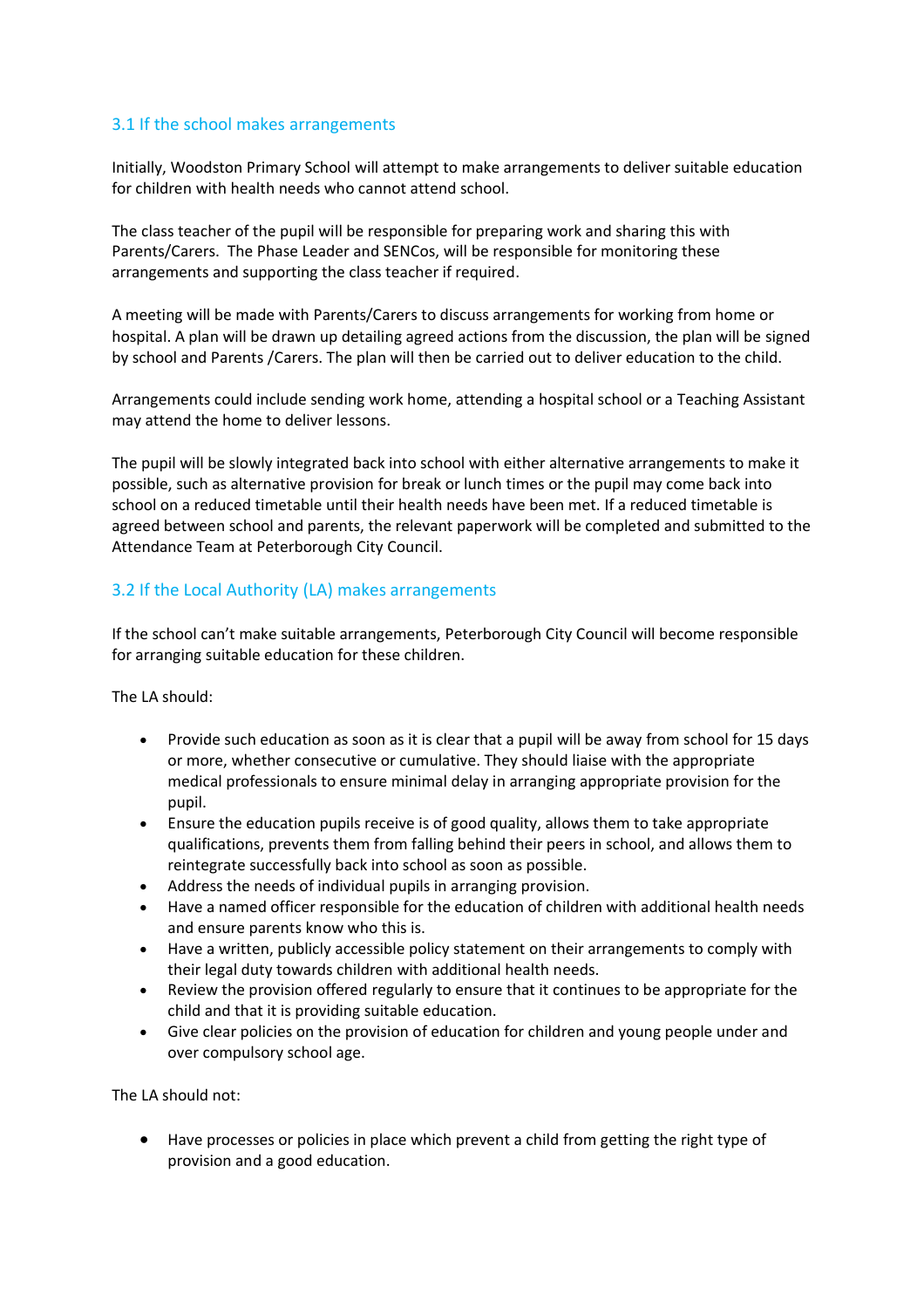- Withhold or reduce the provision, or type of provision, for a child because of how much it will cost.
- Have policies based upon the percentage of time a child is able to attend school rather than whether the child is receiving a suitable education during that attendance.
- Have lists of health conditions which dictate whether or not they will arrange education for children or inflexible policies which result in children going without suitable full-time education (or as much education as their health condition allows them to participate in).

In cases where the LA makes arrangements, Woodston Primary School will:

- Work constructively with the LA, providers, relevant agencies and parents to ensure the best outcomes for the pupil.
- Share information with the LA and relevant health services as required.
- Help make sure that the provision offered to the pupil is as effective as possible and that the child can be reintegrated back into school successfully.

When reintegration is anticipated, work with the LA to:

- Plan for consistent provision during and after the period of education outside the school, allowing the pupil to access the same curriculum and materials that they would have used in school as far as possible.
- Enable the pupil to stay in touch with school life (e.g. through newsletters, emails, invitations to school events or internet links to lessons from their school).
- Create individually tailored reintegration plans for each child returning to school.
- Consider whether any reasonable adjustments need to be made.

### 3.3 The Governing Body and Head Teacher are responsible for:

- Ensuring arrangements for pupils who cannot attend school as a result of their medical needs are in place and are effectively implemented.
- Ensuring the termly review of the arrangements made for pupils who cannot attend school due to their medical needs.
- Ensuring the roles and responsibilities of those involved in the arrangements to support the needs of pupils are clear and understood by all.
- Ensuring robust systems are in place for dealing with health emergencies and critical incidents, for both on- and off-site activities.
- Ensuring staff with responsibility for supporting pupils with health needs are appropriately trained.
- Appointing a named member of staff who is responsible for pupils with healthcare needs and liaises with parents, pupils, the LA, key workers and others involved in the pupil's care.
- Providing teachers who support pupils with health needs with suitable information relating to a pupil's health condition and the possible effect the condition and/or medication taken has on the pupil.
- Notifying the LA when a pupil is likely to be away from the school for a significant period of time due to their health needs.

#### 3.4 The Phase Leader and SENCos are responsible for:

- Dealing with pupils who are unable to attend school because of medical needs.
- Actively monitoring pupil progress and reintegration into school.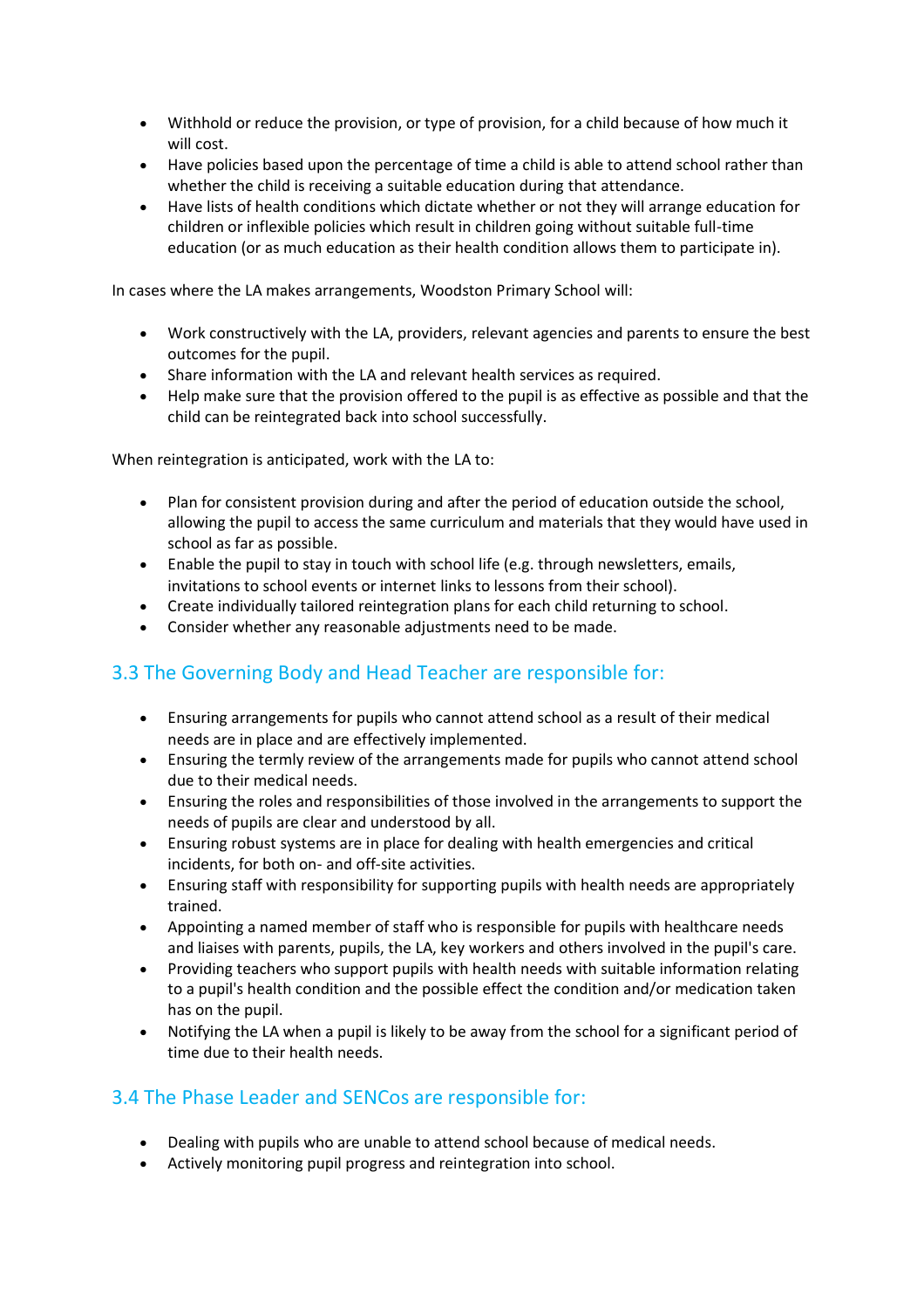- Supplying pupils' education providers with information about the child's capabilities, progress and outcomes.
- Liaising with the Headteacher, education providers and parents to determine pupils' programmes of study whilst they are absent from school.
- School-based Family Support Officer will provide a link between pupils, their parents and the LA.

### 3.5 Teachers and Support Staff are responsible for:

- Understanding confidentiality in respect of pupils' health needs.
- Designing lessons and activities in a way that allows those with health needs to participate fully and ensuring pupils are not excluded from activities that they wish to take part in without a clear evidence-based reason.
- Understanding their role in supporting pupils with health needs and ensuring they attend the required training.
- Ensuring they are aware of the needs of their pupils through the appropriate and lawful sharing of the individual pupil's health needs.
- Ensuring they are aware of the signs, symptoms and triggers of common life-threatening medical conditions and know what to do in an emergency.
- Keeping parents informed of how their child's health needs are affecting them whilst in the school.

#### 4. Absences

- Parents are advised to contact the school on the first day their child is unable to attend due to illness.
- Absences due to illness will be authorised unless the school has genuine cause for concern about the authenticity of the illness.
- The school will provide support to pupils who are absent from school because of illness for a period of less than 15 school days by liaising with the pupil's parents to arrange schoolwork as soon as the pupil is able to cope with it or part-time education at school. The school will give due consideration to which aspects of the curriculum are prioritised in consultation with the pupil, their family and relevant members of staff.
- For periods of absence that are expected to last for 15 or more school days, either in one absence or over the course of a school year, the school Attendance Officer will notify Peterborough City Council Attendance Team.
- Where absences are anticipated or known in advance, the school will liaise with the LA to enable education provision to be provided from the start of the pupil's absence.
- For hospital admissions, the appointed named member of staff will liaise with the LA regarding the programme that should be followed while the pupil is in hospital.
- The school will monitor pupil attendance and mark registers to ensure it is clear whether a pupil is, or should be, receiving education otherwise than at school.

### 5. Support for pupils

Where a pupil has a complex or long-term health issue, the school will discuss the pupil's needs and how these may be best met with the LA, relevant medical professionals, parents and, where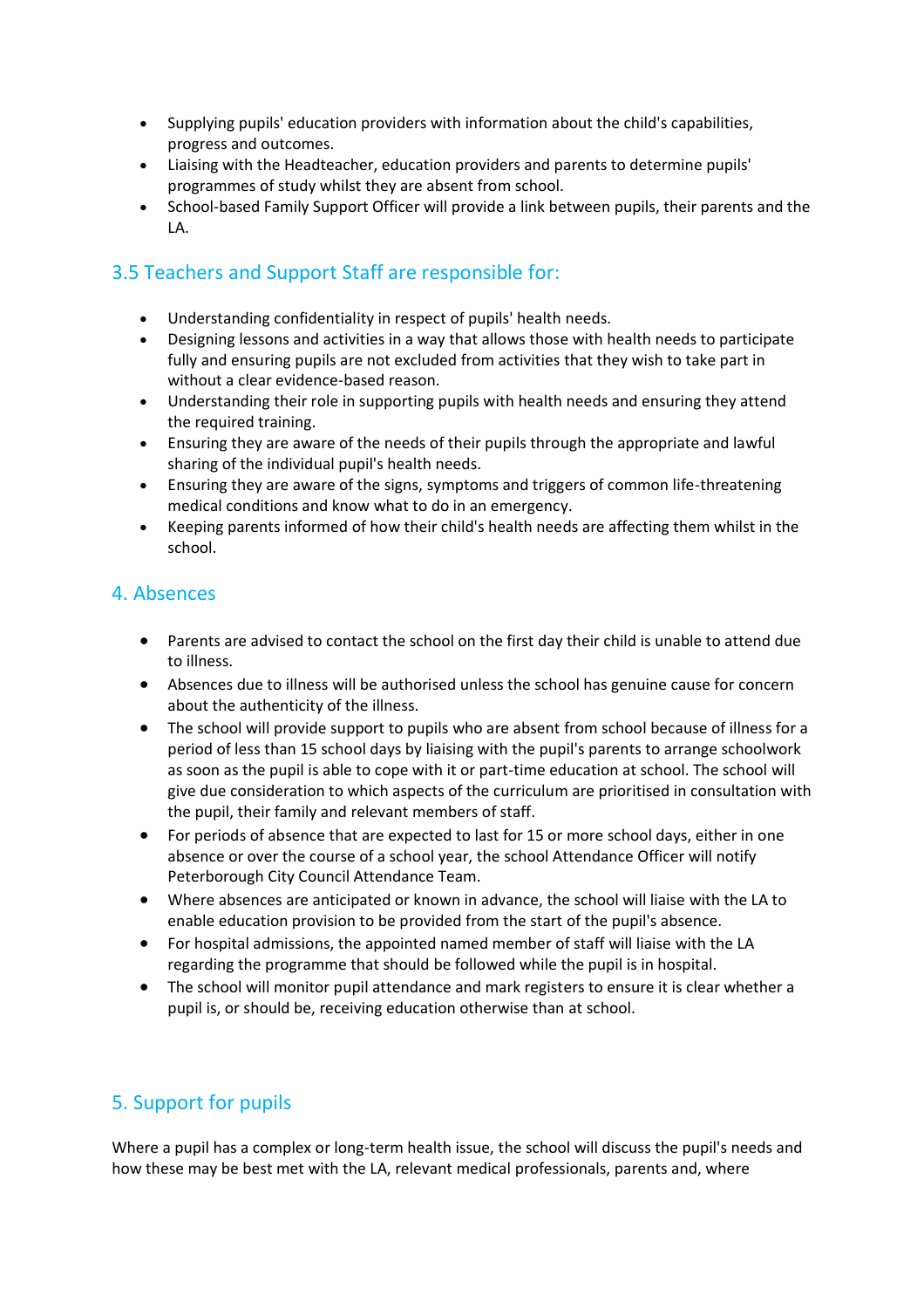appropriate, the pupil. The LA expects the school to support pupils with health needs to attend fulltime education wherever possible, or for the school to make reasonable adjustments to pupils' programmes of study where medical evidence supports the need for those adjustments.

- Woodston Primary School will make reasonable adjustments under pupils' individual healthcare plans (IHCPs), in accordance with the Supporting Pupils with Medical Conditions Policy.
- Pupils admitted to hospital will receive education as determined appropriate by the medical professionals and hospital tuition team at the hospital concerned.
- During a period of absence, the school will work with the provider of the pupil's education to establish and maintain regular communication and effective outcomes.
- Whilst a pupil is away from school, the school will work with the LA to ensure the pupil can successfully remain in touch with their school using the following methods: school newsletters, emails, invitations to school events, cards or letters from peers and staff.
- Where appropriate, the school will provide the pupil's education provider with relevant information, curriculum materials and resources.
- To help ensure a pupil with additional health needs is able to attend school following an extended period of absence, the following adaptations will be considered:
	- o A personalised or part-time timetable, drafted in consultation with the named staff member;
	- o access to additional support in school;
	- $\circ$  online access to the curriculum from home;
	- o movement of lessons to more accessible rooms;
	- o places to rest at school;
	- o special exam arrangements to manage anxiety or fatigue.

### 6. Monitoring arrangements

This policy will be reviewed annually by the SENCo. At every review, it will be approved by the full governing board.

This policy will shared with all teachers and support staff and will be available to access via school's online system (My Concern). Any changes in the policy will be clearly communicated to all members of staff involved in supporting pupils with additional health needs, and to parents and pupils themselves.

### 7. Definitions

Children who are unable to attend school as a result of their medical needs may include those with:

- Physical health issues
- Physical injuries
- Mental health problems, including anxiety issues
- Emotional difficulties or school refusal
- Progressive conditions
- Terminal illnesses
- Chronic illnesses

Children who are unable to attend mainstream education for health reasons may attend any of the following: